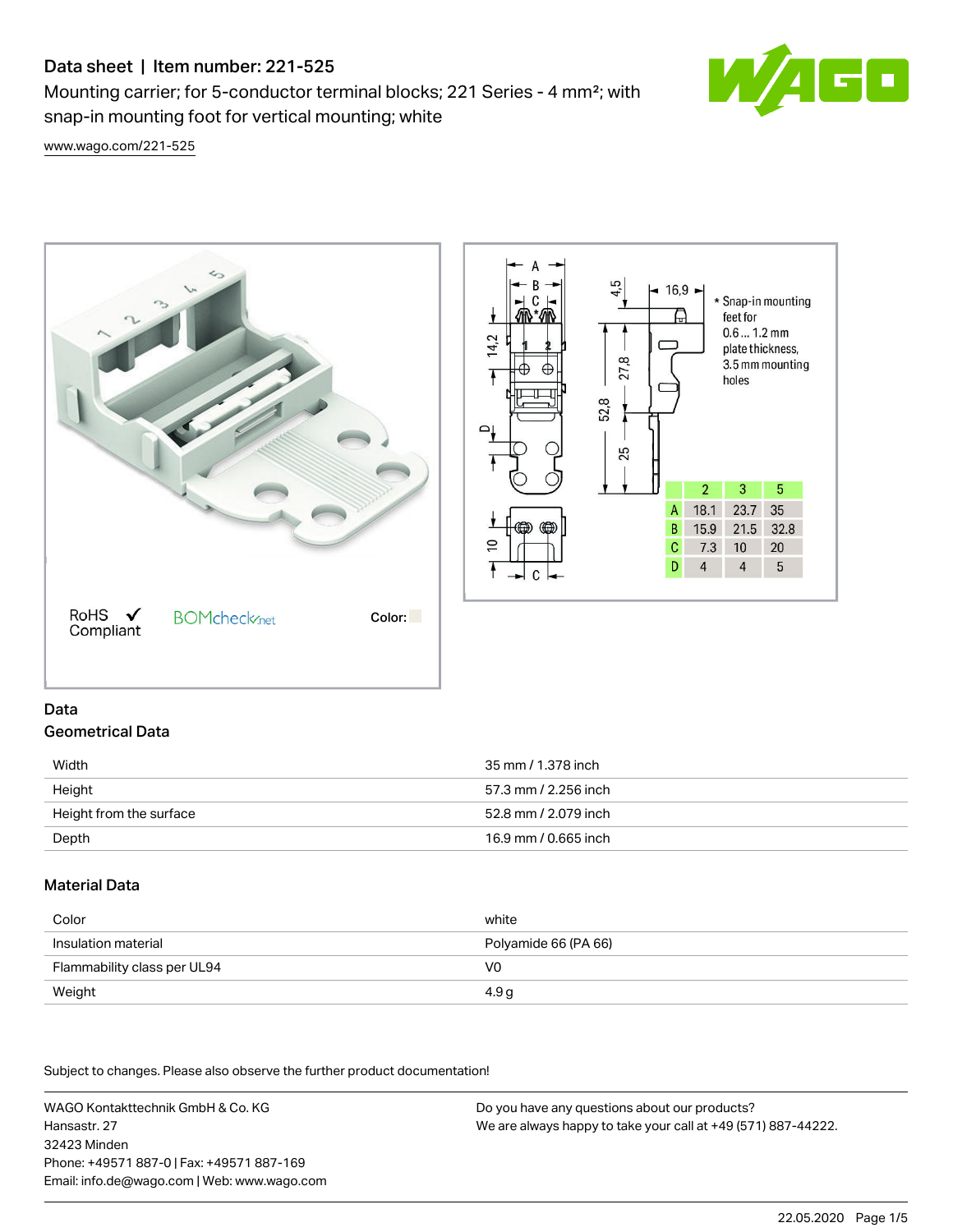

## Commercial data

| Packaging type        | <b>BOX</b>    |
|-----------------------|---------------|
| Country of origin     | <b>CN</b>     |
| <b>GTIN</b>           | 4055143640961 |
| Customs tariff number | 39269097900   |

## Counterpart

| <b>Downloads</b><br>Documentation |              |         |          |
|-----------------------------------|--------------|---------|----------|
| <b>Bid Text</b>                   |              |         |          |
| 221-525                           | Feb 19, 2019 | xml     | Download |
| GAEB X81 - Datei                  |              | 2.8 kB  |          |
| 221-525                           | Jan 4, 2018  | doc     | Download |
| doc - Datei                       |              | 24.6 kB |          |
| <b>Additional Information</b>     |              |         |          |
| Technical explanations            | Apr 3, 2019  | pdf     | Download |
|                                   |              | 2.1 MB  |          |
|                                   |              |         |          |
| CAD/CAE-Data                      |              |         |          |

#### CAD data

| 2D/3D Models 221-525 | url | Download |
|----------------------|-----|----------|
|                      |     |          |

## Handling Instructions

Subject to changes. Please also observe the further product documentation!

WAGO Kontakttechnik GmbH & Co. KG Hansastr. 27 32423 Minden Phone: +49571 887-0 | Fax: +49571 887-169 Email: info.de@wago.com | Web: www.wago.com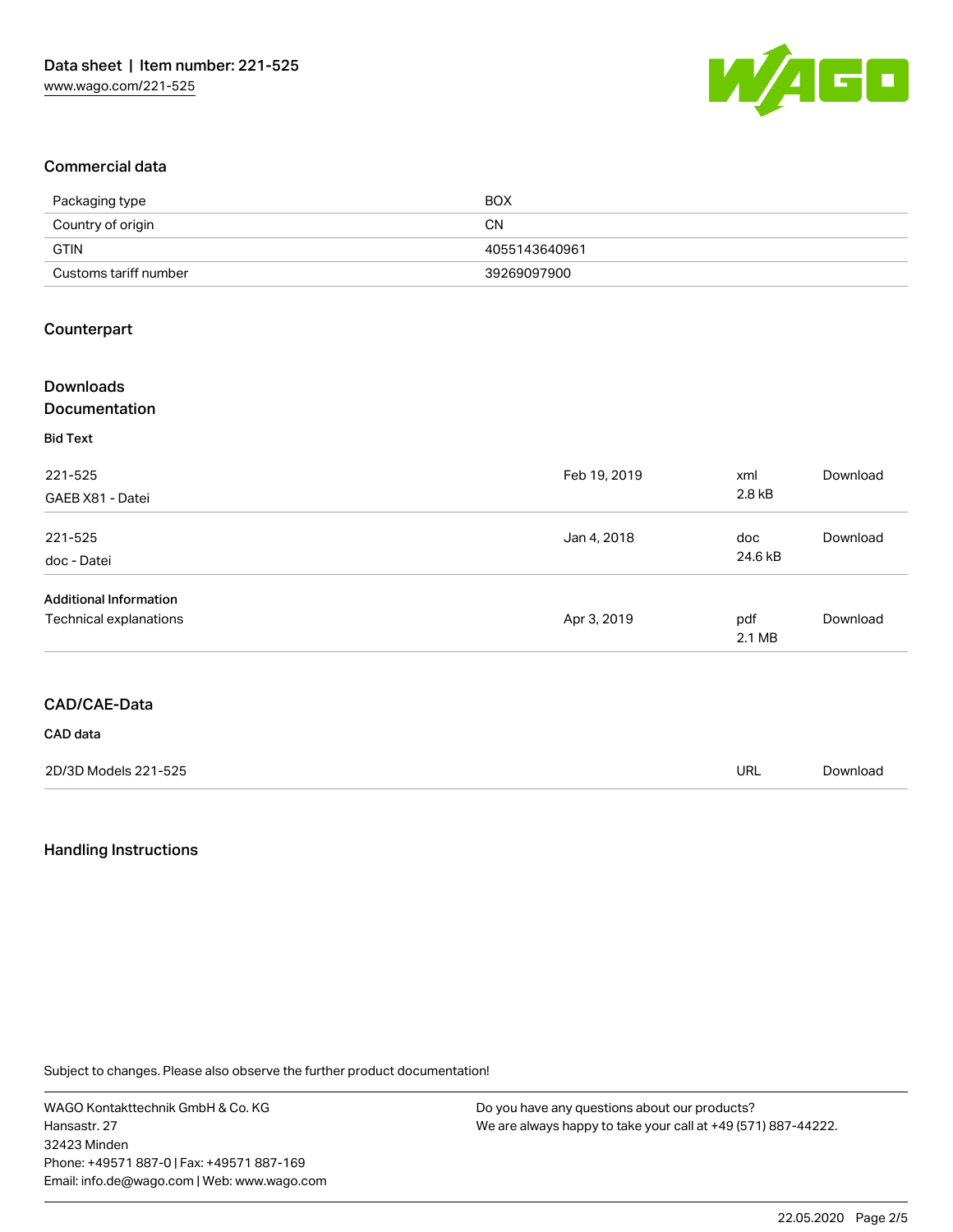## Data sheet | Item number: 221-525 [www.wago.com/221-525](http://www.wago.com/221-525)







### Inserting a conductor



Inserting a conductor.





Removing a connector from the mounting

carrier.



Horizontal screw mounting **Vertical screw mounting Community** Horizontal mounting via snap-in foot

Subject to changes. Please also observe the further product documentation!

WAGO Kontakttechnik GmbH & Co. KG Hansastr. 27 32423 Minden Phone: +49571 887-0 | Fax: +49571 887-169 Email: info.de@wago.com | Web: www.wago.com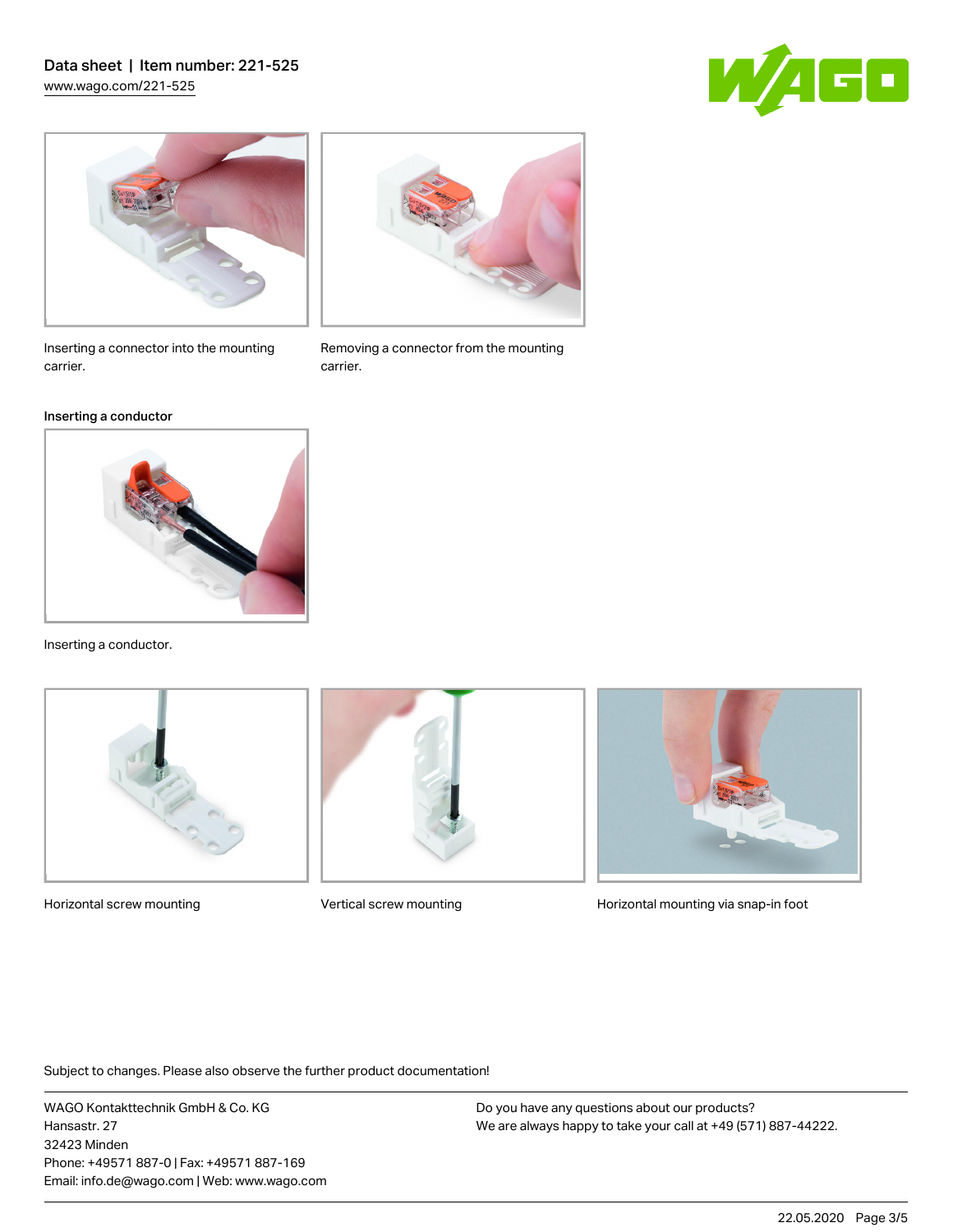



Vertical mounting via snap-in foot

#### Strain Relief





Use a cable tie to secure the conductors to The strain relief plate can be removed. the strain relief plate.

#### **Testing**



Testing a connector mounted on the carrier via test slot.

### Application

Subject to changes. Please also observe the further product documentation!

WAGO Kontakttechnik GmbH & Co. KG Hansastr. 27 32423 Minden Phone: +49571 887-0 | Fax: +49571 887-169 Email: info.de@wago.com | Web: www.wago.com